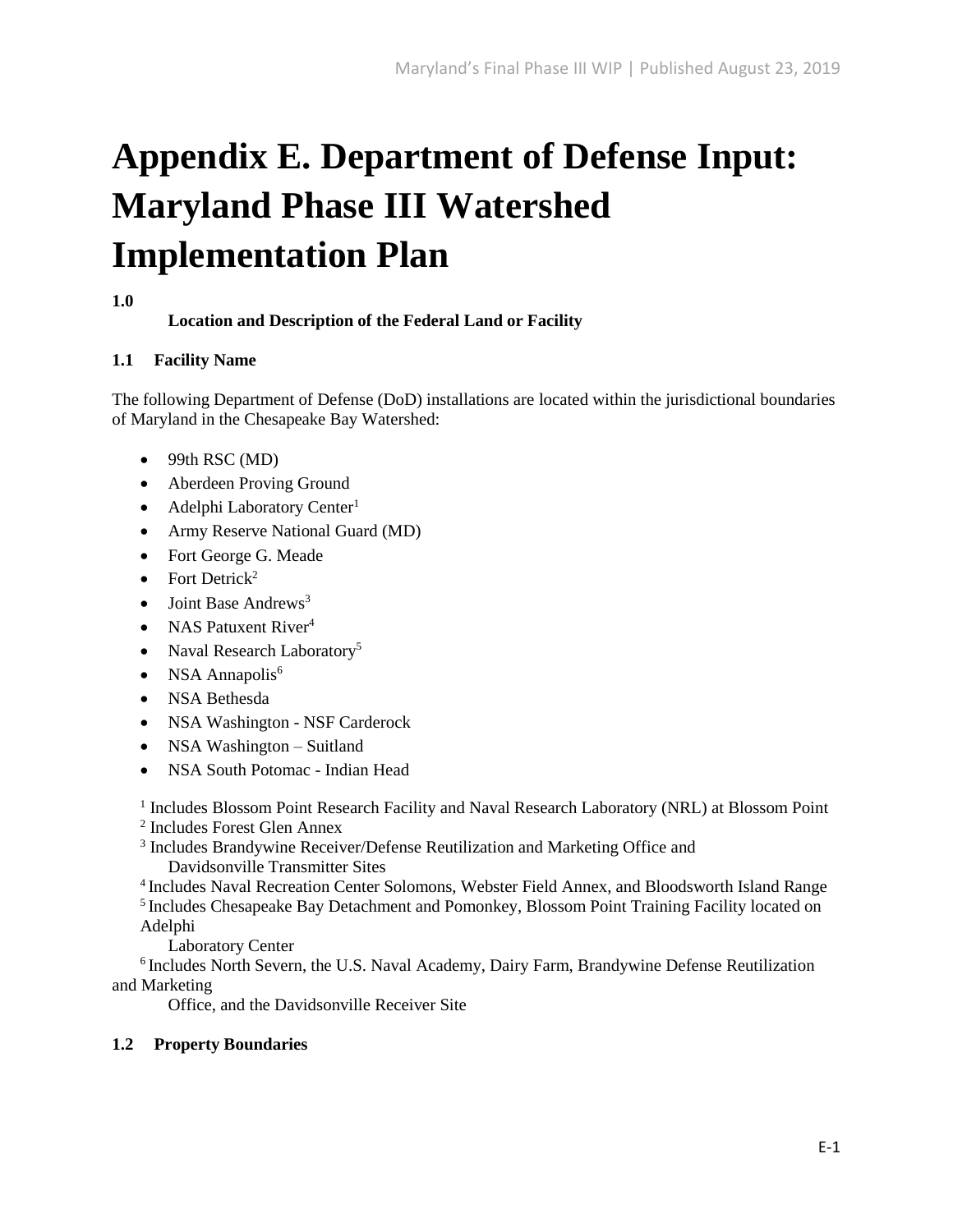GIS property boundary information for each of the installations can be found in the Chesapeake Assessment and Scenario Tool (CAST) located at the following link under the Spatial Data heading: http://cast.chesapeakebay.net/Documentation/BMPsModelsGeography.

## **1.3 Land Cover**

The land cover on DoD installations within the Chesapeake Bay watershed is comprised of developed and natural acres. Table E-1 summarizes the acres of various load source groups extracted from CAST for DoD lands. Although CAST does not include the acres of active construction sites on DoD installations, these activities are part of the land cover condition. Once the construction activities are completed, both the developed and natural load source groups will be updated based on the land use changes. As of December 2018, there were 103 active construction permits on DoD installations. There are six point sources (i.e. wastewater treatment plants) owned and operated by DoD installations in Maryland. In addition, there are three DoD facilities with land that is leased to farmers or ranchers for agricultural use. NAS Patuxent River out-leases approximately 462 crop acres; NAS Patuxent River-Webster Field outleases 136 crop acres; and the NSA Annapolis Diary Farm out-leases 857 pasture and crop acres**.** 

| Table E-1: DoD Land Cover Acreages per Load Source Group:          |                                               |                                          |  |  |  |
|--------------------------------------------------------------------|-----------------------------------------------|------------------------------------------|--|--|--|
| CAST Compare Scenarios between 2010 No Action and 2017 Progress V9 |                                               |                                          |  |  |  |
| Jurisdiction: Maryland                                             | 2010 Partnership No<br><b>Action Scenario</b> | 2017 Partnership<br>Progress Scenario V9 |  |  |  |
| Developed                                                          | 21,567.4                                      | 22,002.5                                 |  |  |  |
| Developed Impervious                                               | 8,054.4                                       | 8,248.0                                  |  |  |  |
| CSS Buildings and Other                                            | 2.6                                           | 2.6                                      |  |  |  |
| <b>CSS Roads</b>                                                   | 0.0                                           | 0.0                                      |  |  |  |
| CSS Tree Canopy over Impervious                                    | 0.1                                           | 0.1                                      |  |  |  |
| MS4 Buildings and Other                                            | 18.1                                          | 18.4                                     |  |  |  |
| MS4 Roads                                                          | 81.9                                          | 82.3                                     |  |  |  |
| MS4 Tree Canopy over Impervious                                    | 5.9                                           | 6.0                                      |  |  |  |
| Non-Regulated Buildings and Other                                  | 5,855.9                                       | 5,993.3                                  |  |  |  |
| <b>Non-Regulated Roads</b>                                         | 1,694.2                                       | 1,736.0                                  |  |  |  |
| Non-Regulated Tree Canopy over<br>Impervious                       | 395.7                                         | 409.3                                    |  |  |  |
| <b>Developed Pervious</b>                                          | 13,513.0                                      | 13.754.5                                 |  |  |  |
| CSS Tree Canopy over Turf Grass                                    | 1.7                                           | 1.7                                      |  |  |  |
| <b>CSS Turf Grass</b>                                              | 0.7                                           | 0.7                                      |  |  |  |
| MS4 Tree Canopy over Turf Grass                                    | 15.1                                          | 15.3                                     |  |  |  |
| <b>MS4 Turf Grass</b>                                              | 68.5                                          | 68.7                                     |  |  |  |
| Non-Regulated Tree Canopy over Turf<br>Grass                       | 1,644.5                                       | 1,698.1                                  |  |  |  |
| Non-Regulated Turf Grass                                           | 11,782.5                                      | 11,970.0                                 |  |  |  |
| <b>Developed Construction</b>                                      | 0.0                                           | 0.0                                      |  |  |  |
| <b>CSS</b> Construction                                            | 0.0                                           | 0.0                                      |  |  |  |
| <b>Regulated Construction</b>                                      | 0.0                                           | 0.0                                      |  |  |  |
| Natural                                                            | 50,825.3                                      | 50,389.8                                 |  |  |  |
| <b>CSS</b> Forest                                                  | 1.4                                           | 1.4                                      |  |  |  |
| CSS Mixed Open                                                     | 0.6                                           | 0.6                                      |  |  |  |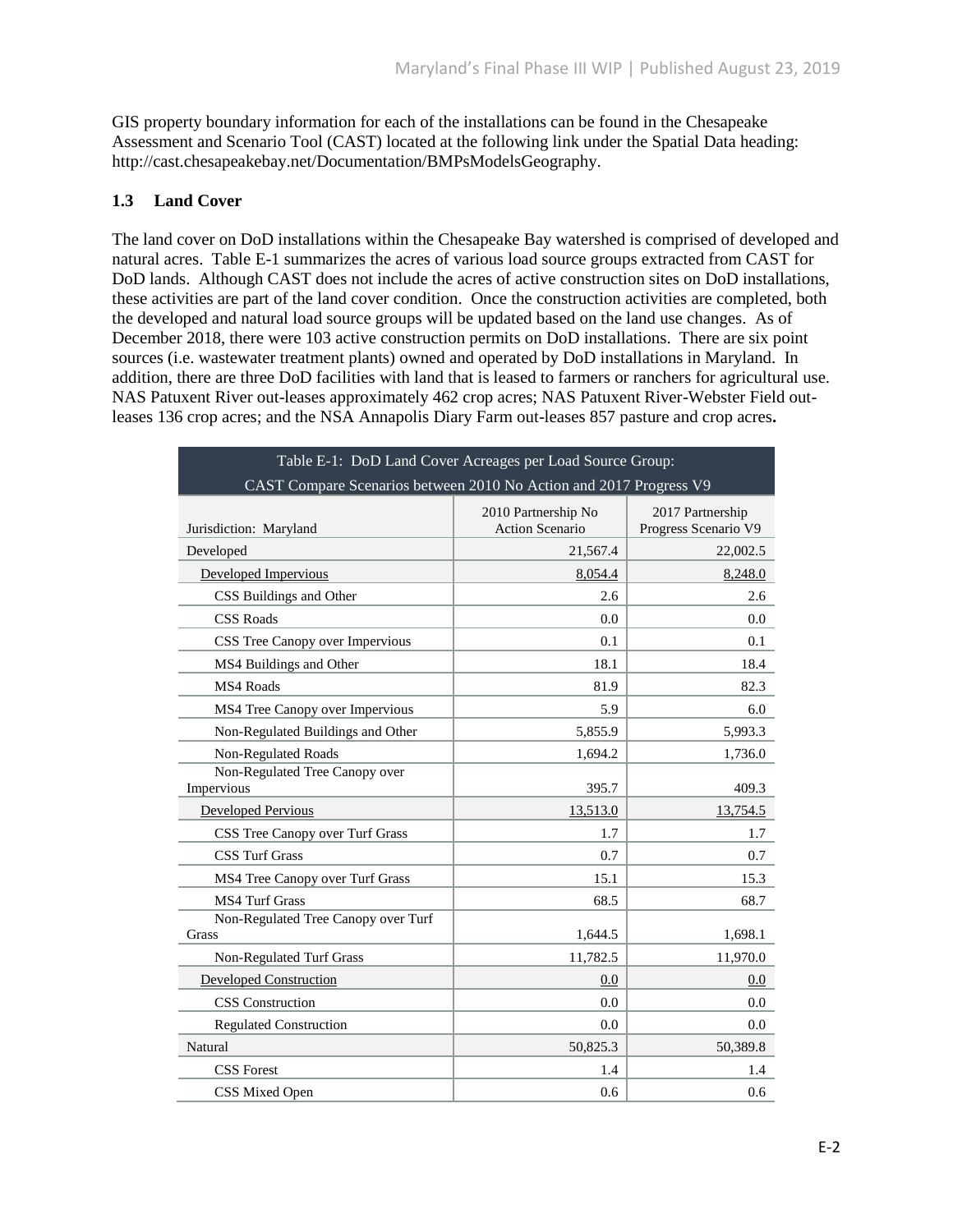| <b>Harvested Forest</b>       | 0.0      | 0.0      |
|-------------------------------|----------|----------|
| Headwater or Isolated Wetland | 2,614.8  | 2,592.4  |
| Mixed Open                    | 10,419.5 | 10,286.5 |
| Non-tidal Floodplain Wetland  | 1,452.1  | 1,437.0  |
| <b>True Forest</b>            | 33,084.3 | 32,846.7 |
| Water                         | 3,252.7  | 3,225.1  |
| Total                         | 72,392.7 | 72,392.2 |

## **1.4 Area**

In total, DoD installations cover 102,485 acres within Maryland. See Table E-2 for a breakdown by Installation.

| Table E-2: Acreage of DoD Installations within Maryland                    |                   |                    |                  |  |
|----------------------------------------------------------------------------|-------------------|--------------------|------------------|--|
| Installation                                                               | <b>Total Area</b> | Impervious<br>Area | Pervious<br>Area |  |
| 99th RSC (MD)                                                              | 277.6             | 155.8              | 121.9            |  |
| Aberdeen Proving Ground                                                    | 71,568.3          | 2,024.9            | 69,543.4         |  |
| Adelphi Laboratory Center                                                  | 207.0             | 51.8               | 155.3            |  |
| Blossum Point Research Facility (includes NRL)                             | 1,579.5           | 35.8               | 1,543.7          |  |
| Army Reserve National Guard (MD)                                           | 940.7             | 165.1              | 775.6            |  |
| <b>Fort Detrick</b>                                                        | 1,212.0           | 334.0              | 878.0            |  |
| <b>Forest Glen Annex</b>                                                   | 124.8             | 46.4               | 78.4             |  |
| Fort George G. Meade                                                       | 5,107.0           | 869.0              | 4,238.0          |  |
| <b>Joint Base Andrews</b>                                                  | 4,404.0           | 1,302.0            | 3,059.0          |  |
| Brandywine Receiver Site and Defense Reutilization and Marketing<br>Office | 1,687.0           | 11.8               | 1,667.3          |  |
| Davidsonville Transmitter Site                                             | 895.0             | 6.5                | 888.5            |  |
| <b>NAS Patuxent River</b>                                                  | 3,326.0           | 1,259.7            | 2,066.3          |  |
| NAS Patuxent River - Solomon's Island                                      | 241.0             | 63.0               | 178.0            |  |
| NAS Patuxent River - Webster Outlying Field                                | 454.0             | 119.2              | 334.8            |  |
| NAS Patuxent River - Bloodsworth Island Range                              | 5,379.0           | 0.0                | 5,379.0          |  |
| Naval Research Laboratory (CBD, Pomonkey, BPTF)                            | 160.0             | 8.0                | 152.0            |  |
| NSA Annapolis                                                              | 1,170.0           | 251.2              | 918.8            |  |
| <b>NSA Bethesda</b>                                                        | 243.0             | 93.0               | 150.0            |  |
| NSA Washington - NSF Carderock                                             | 156.7             | 67.7               | 89.0             |  |
| NSA Washington - Suitland                                                  | 39.0              | 18.9               | 20.1             |  |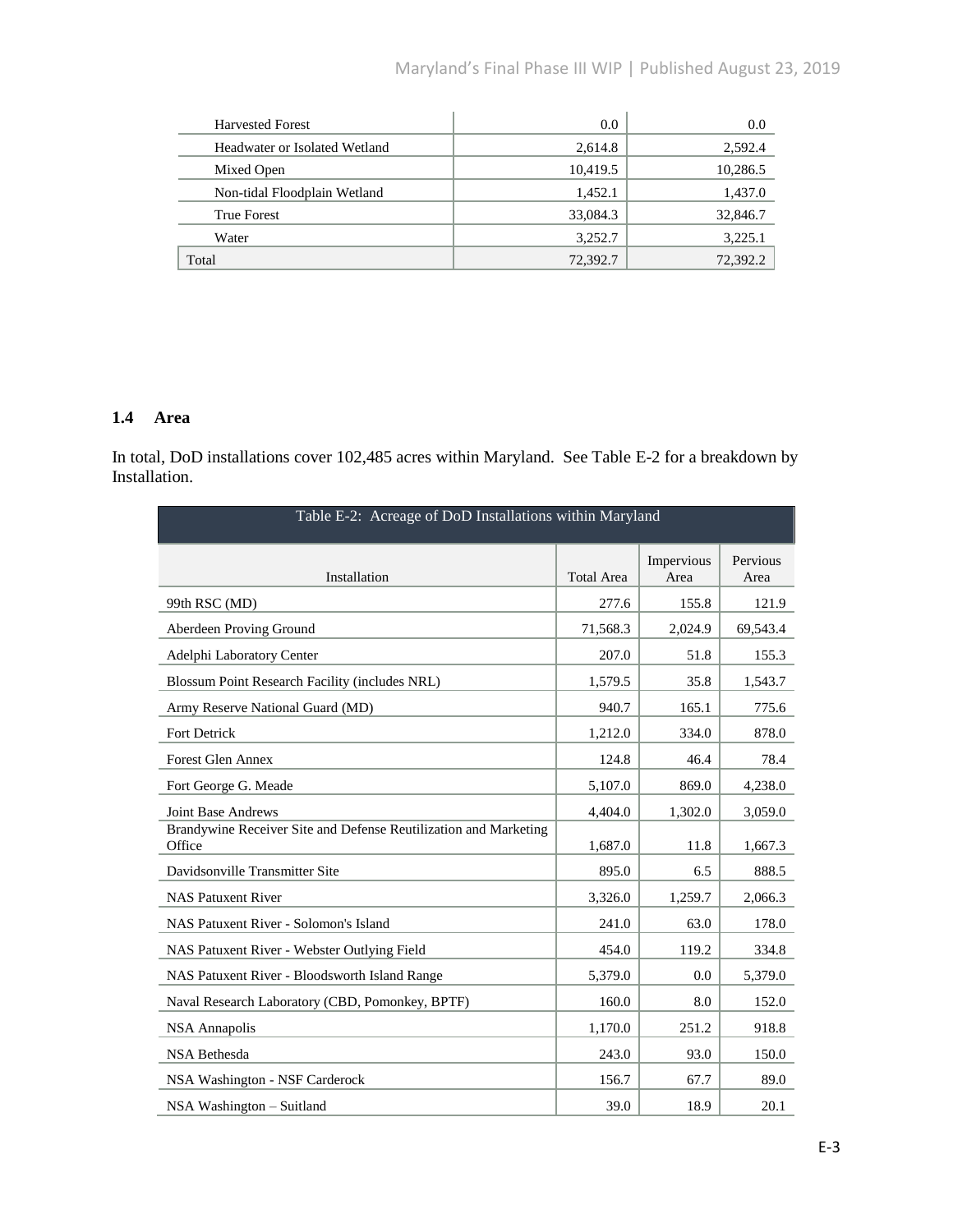| NSA South Potomac - Indian Head | 3.314.0   | 2720    | $2.941_{\cdot}$ |
|---------------------------------|-----------|---------|-----------------|
| Total                           | 102,485.6 | 7.256.7 | 178.0<br>о<     |

## **1.5 Land Use Types**

DoD installations are composed of military, industrial, administrative, recreational, residential and open space land uses. NAS Patuxent River and the NSA Annapolis Dairy farm also have agricultural land uses.

## **1.6 Nature of Activities**

DoD installations in Maryland are engaged in a variety of activities including military training, weapon testing, ceremonial activities, research and development, environmental compliance and natural resources protection, enhancement, and restoration.

#### **2.0 Description and Estimation of Current Releases of Nitrogen, Phosphorus and Sediment from those Federal Lands or Facilities (Point and Non-Point Sources) and an Estimate of Anticipated Growth Through 2025**

Each year, the DoD collects stormwater Best Management Practice (BMP) records from installations. Those records are then consolidated and reported to all of the Chesapeake Bay Jurisdictions, including Maryland. From there, the records are entered into a State record and assigned State unique ID. Jurisdictions then report their entire progress from all partners which is then compiled in the National Environmental Information Exchange Network (NEIEN). After passing through NEIEN, the stormwater BMP data is uploaded into CAST with a State unique ID numbers. The State unique ID number allows DoD to track crediting through the various stages of reporting. Stormwater BMP crediting is an important step in understanding current releases of total nitrogen (TN), total phosphorus (TP), and total suspended solids/sediment (TSS) because it allows DoD to determine if the Partnership's annual progress scenario properly characterizes our implementation and nutrient and sediment load reductions.

BMP implementation data based on the 2017 Partnership scenario indicated that 87% of the 1,455 BMP records reported by installations are fully credited in the Bay model and to DoD; another 2% BMPs were partially credited; and 11% received no credit. Using preliminary data from the 2018 Partnership Scenario, both the developed and natural loads for DoD have increased slightly from the Partnership's 2017 Progress Scenario. It is not clear as to why this has occurred and DoD will be evaluating if BMP crediting is one of those causes. Because there were some discrepancies in the model as it related to DoD crediting, DoD developed an alternate 2018 Progress Scenario that characterizes our current TN, TP and TSS loads based on installation BMP implementation.

DoD also developed two additional scenarios to assist in understanding the change in TN, TP and TSS loads for the developed and natural load source groups only. The first, which DoD refers to as the 2010 DoD Baseline included BMPs implemented between July 1, 1984 and June 30, 2009 at the State-Chesapeake Bay Watershed only area (State CBWS-only) scale. This scenario helps to determine the loads at the end of the 2009 Progress year. The second scenario, called the 2018 DoD Progress Scenario, included all BMPs implemented between July 1, 1984 and June 30, 2017 at the State CBWS-only scale. This scenario quantifies DoD TN, TP, and TSS loads at the end of the 2018 Progress year. Tables E-3 through E-5 provide the DoD MD-CBWS only TN, TP, and TSS loads at the Edge of Stream (EOS) and Edge of Tide (EOT) in pounds per year and the 2010 Baseline scenario.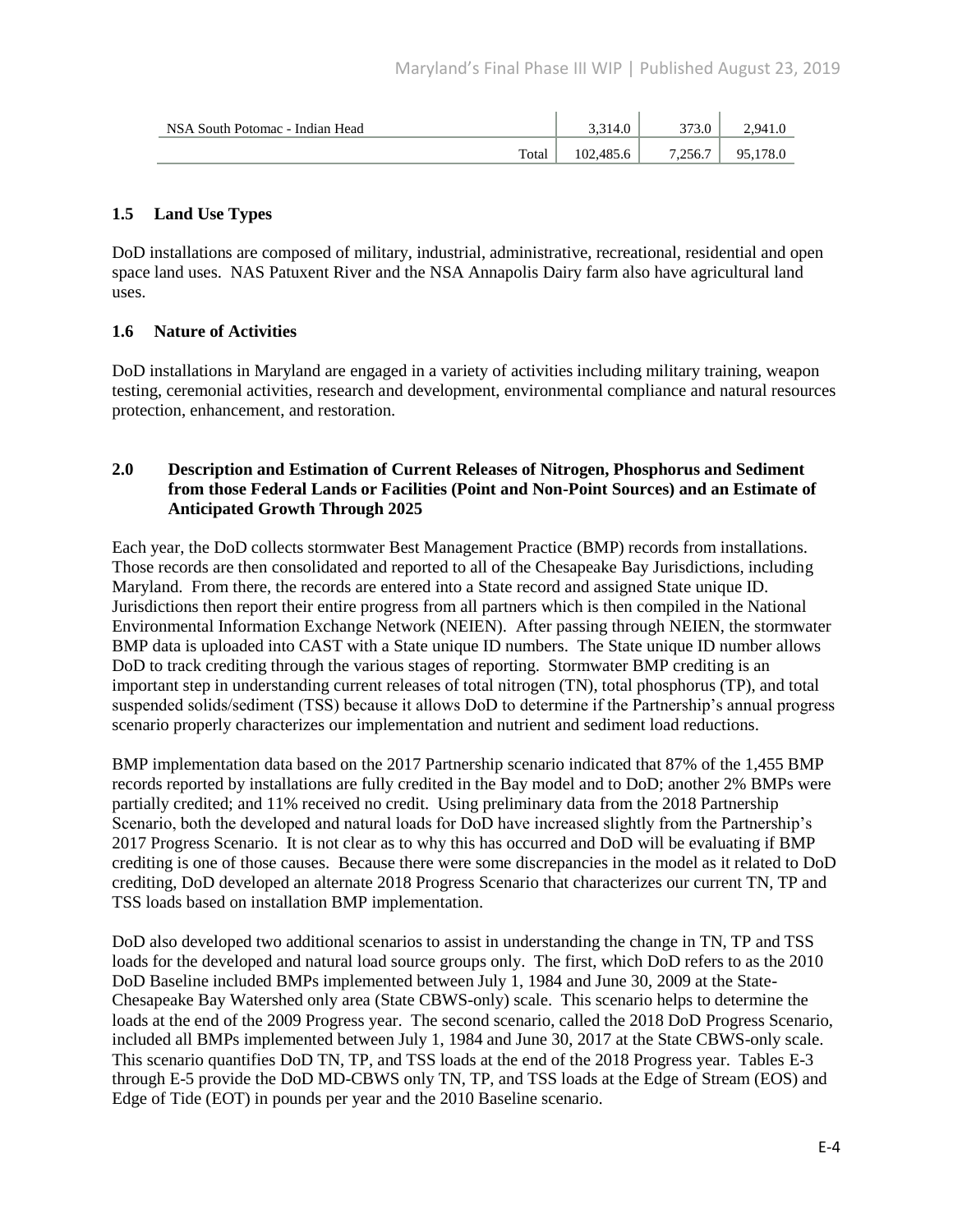| Table E-3: DoD TN Loads (in lbs/year)                                                                                            |  |  |  |  |  |  |
|----------------------------------------------------------------------------------------------------------------------------------|--|--|--|--|--|--|
| 2010 Baseline<br>2010 Baseline<br>$2018$ DoD<br>$2018$ DoD<br>Jurisdiction<br>Progress (EOS)<br>Progress (EOT)<br>(EOS)<br>(EOT) |  |  |  |  |  |  |
| 395,694<br>Maryland<br>351,583<br>348,161<br>396,311                                                                             |  |  |  |  |  |  |

| Table E-4: DoD TP Loads (in lbs/year)                                                                                            |        |        |         |         |  |
|----------------------------------------------------------------------------------------------------------------------------------|--------|--------|---------|---------|--|
| 2010 Baseline<br>2010 Baseline<br>$2018$ DoD<br>$2018$ DoD<br>Jurisdiction<br>Progress (EOS)<br>Progress (EOT)<br>(EOS)<br>(EOT) |        |        |         |         |  |
| Maryland                                                                                                                         | 39,900 | 38,045 | 108,947 | 106,529 |  |

| Table E-5: DoD TSS Loads (in lbs/year)                                                                                           |            |            |             |             |  |
|----------------------------------------------------------------------------------------------------------------------------------|------------|------------|-------------|-------------|--|
| 2010 Baseline<br>$2018$ DoD<br>2010 Baseline<br>$2018$ DoD<br>Jurisdiction<br>Progress (EOS)<br>Progress (EOT)<br>(EOS)<br>(EOT) |            |            |             |             |  |
| Maryland                                                                                                                         | 66,102,062 | 66,679,373 | 411,939,341 | 406,519,417 |  |

Developing the 2010 DoD Baseline and 2018 Progress TN, TP, and TSS loads allowed DoD to determine the changes in TN, TP, and TSS loads (i.e. reductions/load increases) at the EOS and EOT in pounds per year between 2010 and 2018 on DoD installations in Maryland (Table E-6). Between 2010 and 2018, loads increased for TN at the EOS and EOT and TSS increased at the EOS; TP loads decreased at both the EOS and EOT and TSS decreased at the EOT.

| Table E-6: DoD Change in Load (in lbs/year EOS and EOT) between 2010<br>and 2018 |                   |             |                     |  |  |  |
|----------------------------------------------------------------------------------|-------------------|-------------|---------------------|--|--|--|
| Jurisdiction:<br>Maryland                                                        | <b>TSS</b>        |             |                     |  |  |  |
| <b>EOS</b>                                                                       | $\bigcap (3,423)$ | $0_{1,855}$ | $\bigcap (577,311)$ |  |  |  |
| EOT                                                                              | (617)             | $Q2,418$    | $\bigcup$ 5,419,924 |  |  |  |

DoD owns and operates six wastewater treatment plants in Maryland that discharge to the Chesapeake Bay; four are significant/major plants located at Aberdeen Proving Ground, Fort Detrick, NSF Indian Head and NSA Annapolis. The two non-significant/minor plants are located at NAS Patuxent River-Webster Field and Naval Research Lab-Chesapeake Beach. The load source is not tracked by EPA in the model for DoD or any other federal agency owned wastewater treatment plant and therefore reductions are not credited to DoD. However, point source data is provided by EPA and DoD is able to track our reductions from wastewater treatment plants. Since 1984, DoD has reduced TN, TP and TSS loads from wastewater treatment plants in Maryland by 84%, 97%, and 70%, respectively. The reductions also demonstrate the significant investments that were made by DoD to address these loads via enhanced nutrient removal technologies. Figure 1 provides the watershed-wide total load TN, TP and TSS reductions for all DoD owned WWTPs.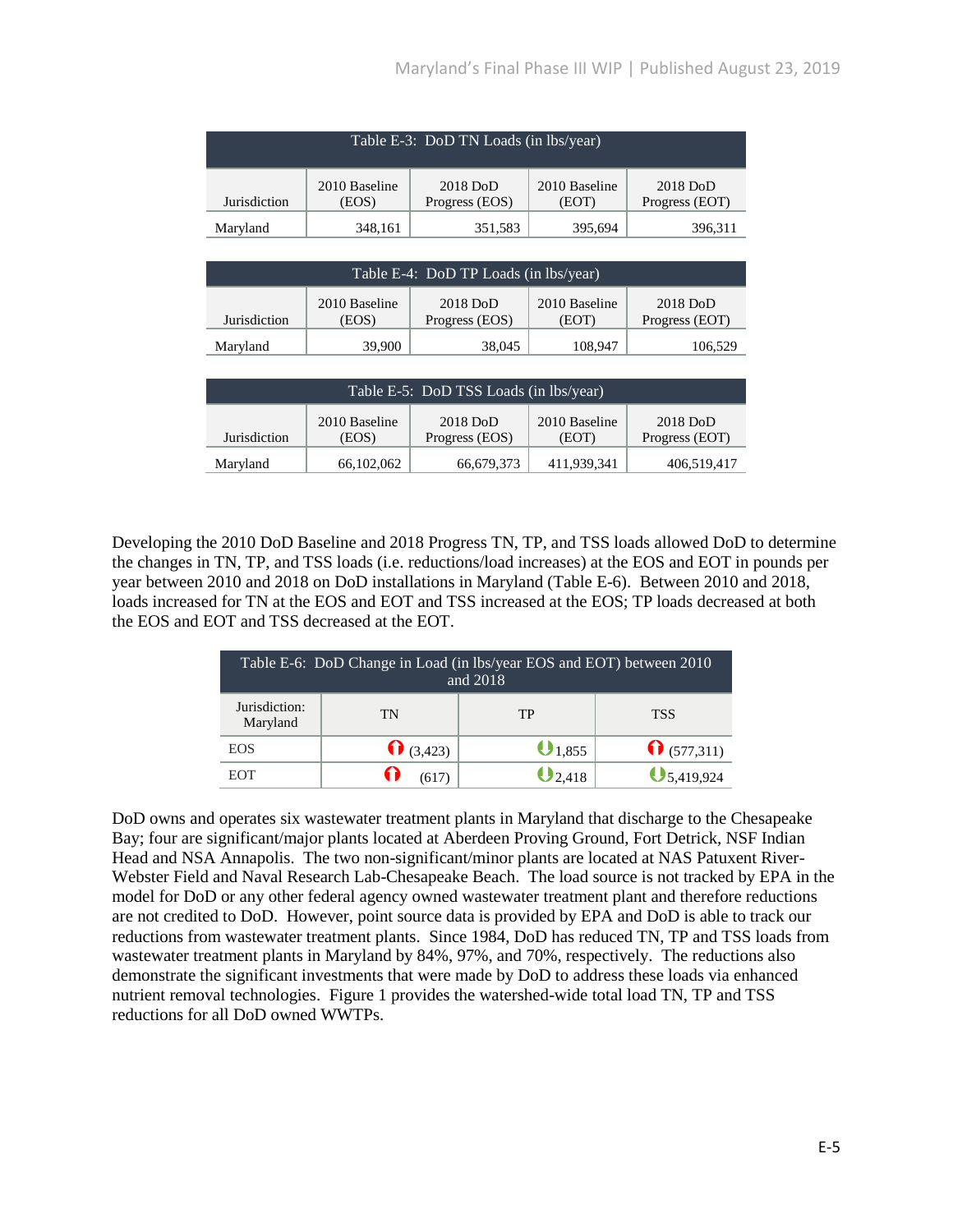

*Figure 14: Total Loads from DoD WWTPs at EOS from 1984 to 2016 in Maryland, Virginia, and Pennsylvania*

While it is difficult for DoD installations to predict future mission requirements, estimates of anticipated growth through year 2025 were reported by installations during the FY18 CBP datacall and are represented in Table E-7 below. Based on installation input, 334 acres of new development and 78 acres of re-development were reported in 2018 and 156 acres of new development and 287 acres of redevelopment are expected through 2025. However, it should be noted that if DoD mission needs change, future construction estimates may be changed within Maryland. Nevertheless, based on DoD policies, programs, and strategies identified in Section 4, redevelopment will not result in any additional runoff or pollutant loading to the Chesapeake Bay.

| Table E-7: DoD Estimates of Anticipated Growth Through 2025 (acres) in Maryland |                        |                           |                                               |                                |  |
|---------------------------------------------------------------------------------|------------------------|---------------------------|-----------------------------------------------|--------------------------------|--|
| Installation                                                                    | 2018 New<br>Developmen | 2018<br>Redevelopme<br>nt | <b>New</b><br>Developme<br>nt Through<br>2025 | Redevelopmen<br>t Through 2025 |  |
| 99th RSC (MD)                                                                   | 15.0                   | 0.0                       | 0.0                                           | 0.0                            |  |
| Aberdeen Proving Ground                                                         | 141.3                  | 27.3                      | 68.1                                          | 172.8                          |  |
| Adelphi Laboratory Center                                                       | 1.5                    | 0.0                       | 0.0                                           | 1.0                            |  |
| Army Reserve National Guard (MD)                                                | 25.0                   | 0.0                       | 0.0                                           | 0.0                            |  |
| Fort Detrick                                                                    | 72.8                   | 2.4                       | 25.0                                          | 10.0                           |  |
| Fort George G. Meade                                                            | 30.0                   | 4.0                       | 29.1                                          | 29.1                           |  |
| <b>Joint Base Andrews</b>                                                       | 0.0                    | 25.0                      | 25.0                                          | 25.0                           |  |
| <b>NAS Patuxent River</b>                                                       | 40.0                   | 0.2                       | 0.0                                           | 0.0                            |  |
| NAS Patuxent River - Solomon's Island                                           | 0.0                    | 0.0                       | 0.0                                           | 0.0                            |  |
| NAS Patuxent River - Webster Outlying Field                                     | 0.0                    | 0.2                       | 0.0                                           | 0.0                            |  |
| NAS Patuxent River - Bloodsworth Island Range                                   | 0.0                    | 0.0                       | 0.0                                           | 0.0                            |  |
| Naval Research Laboratory (CBD, Pomonkey,<br>$BPTF)^2$                          | 0.0                    | 2.0                       | 0.0                                           | 4.0                            |  |
| <b>NSA</b> Annapolis                                                            | 7.2                    | 6.0                       | 1.0                                           | 16.0                           |  |
| <b>NSA Bethesda</b>                                                             | 0.0                    | 9.0                       | 5.0                                           | 9.0                            |  |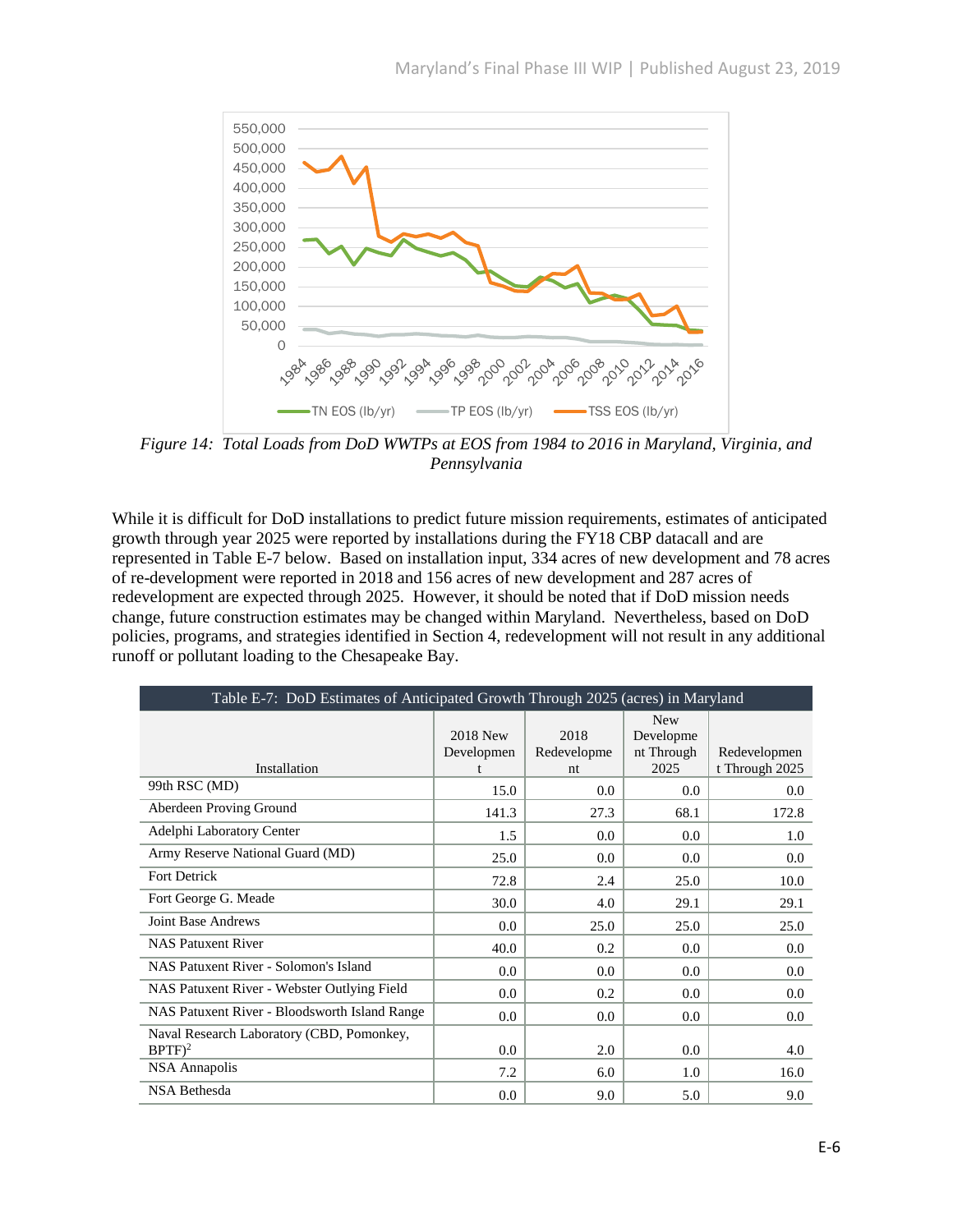| NSA Washington - NSF Carderock  | $0.0\,$          | $0.0\,$ | 0.0     | 0.0           |
|---------------------------------|------------------|---------|---------|---------------|
| $NSA$ Washington $-$ Suitland   |                  | 0.5     | 3.0     | 20.0          |
| NSA South Potomac - Indian Head | 0.0 <sub>1</sub> |         | $0.0\,$ | $0.0^{\circ}$ |
| Total                           | 334.0            | 78.1    | 156.2   | 286.9         |

#### **3.0 Verified Records of the Existing BMPs that have been Implemented and Maintained through 2017**

Installations are responsible for ensuring stormwater best management practices are inspected and maintained according to design standards and permit requirements. In Maryland, installations with MS4 permits are required to develop a BMP inventory with fields for inspection and maintenance requirements that demonstrate that BMPs are inspected during the first year of operation and then at least every three years after that. Maintenance requirements differ based on the type of BMP, but is typically performed via contract based on available funding for hydrodynamic structures or when inspections note BMP failure.

Each year, the DoD collects BMP records from installations. Those records are then consolidated and reported to the jurisdiction by the DoD Chesapeake Bay Program (DoD CBP).

As part of DoD's overall reporting framework, which strives to improve the data quality reported by installations, DoD integrated verification into their FY2018 Annual BMP datacall. DoD flagged specific BMPs within the historical record on (1) their inspection and maintenance status and (2) if a BMP was not installed or had not been inspected in the past five years. Installations were expected to update BMP information with inspection dates, inspection status, and maintenance performed.

In 2019, DoD will be developing a BMP crediting report that highlights those BMPs that lost credit due to missing inspection and/or maintenance information. The report will be used to communicate with the installations and leadership the long term consequences that translates into annual nutrient and sediment reductions that DoD cannot get credit for as a result of not providing the required maintenance information or not performing the appropriate maintenance. DoD's intent is to ensure long term credit in the model and acknowledges the importance of proper BMP operations and maintenance. Throughout 2019, DoD will be evaluating the best methods to ensure long term funding of BMP maintenance.

## **4.0 Description of Existing Programs, Policies, and Strategies (with examples) Used to Drive BMP Implementation**

There are several existing policies and programs that, since their promulgation, have provided the necessary drivers for DoD to fund projects and ultimately drive stormwater BMP implementation. The following provides those existing polices internal and external to DoD.

**4.1 Compliance with the Clean Water Act (CWA):** Twelve DoD installations are covered by the MS4 General Permit for State and Federal Agencies and submitted their Notice of Intent to Maryland in October 2018. As part of permit compliance, installations develop stormwater management programs that improve water quality and control the discharge of pollutants through six minimum control measures. In relation to the Chesapeake Bay TMDL and the necessary reductions of TN, TP and TSS, the Maryland MS4 General Permit for State and Federal Agencies establishes new requirements for impervious area restoration for 20% of existing developed lands that have little or no stormwater management. Installations covered by the MS4 permit developed restoration planning strategies and implementation schedules to improve local water quality and restoration of the Chesapeake Bay. In addition, several DoD installations without MS4 permits are covered by permits that regulate stormwater discharges associated with industrial activities. Those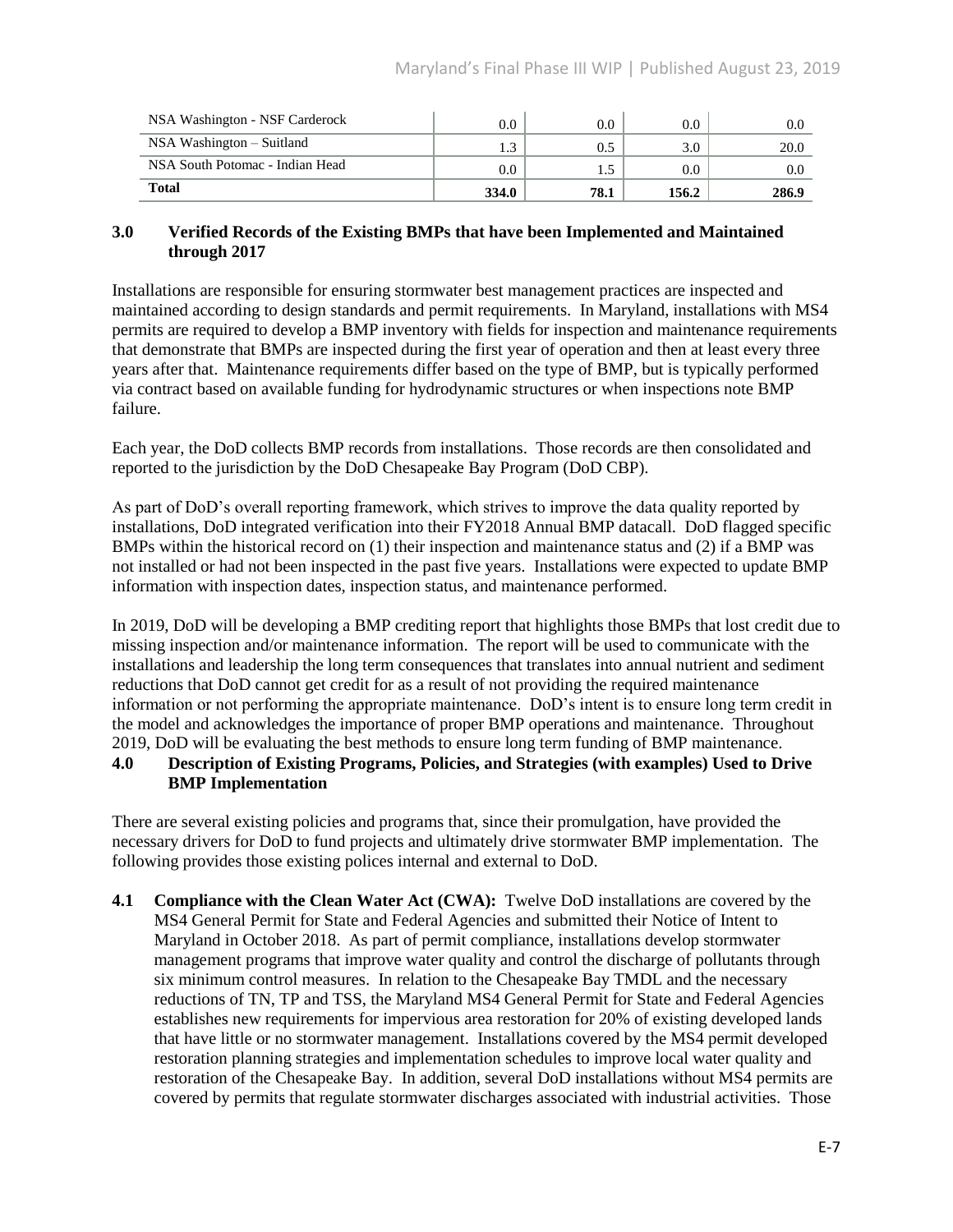General Industrial permits also include conditions that require installations to perform restoration of impervious surfaces. Therefore, most if not all installations within Maryland are completing restoration activities for reducing nutrients and sediment loads delivered to the Chesapeake Bay.

- **4.2 Compliance with Maryland's Stormwater Management regulations:** Installations or contractors performing the construction activities obtain construction general permits to manage stormwater associated with the construction activity with a planned total disturbance of 5,000 square feet or more. Compliance with those permits includes erosion and sediment control, stormwater management plans, water quality standards/TMDLs, selfmonitoring/inspections/maintenance and record keeping.
- **4.3 2014 Chesapeake Bay Watershed Agreement:** DoD was one of the first federal agencies to become formally involved in the Chesapeake Bay restoration effort in 1984, and in 1990 we further strengthened our participation and role by linking DoD environmental initiatives to the EPA's Chesapeake Bay Program. The latest Chesapeake Bay Watershed Agreement, signed in 2014, identifies specific Goals and Outcomes for the restoration of the Chesapeake Bay. As an engaged partner towards Clean Water, DoD committed to the 2017/2025 WIP Outcome as a participating agency. In addition, the DoD monitors, assesses, and reports on installation efforts that enhance abundant life, conserve lands, and engage communities.
- **4.4 Local Area Planning Goals/Federal Agency Planning Goals:** By definition, local planning goals "are not finer scale wasteload and load allocations in the Bay TMDL, but when added together are expected to equal the relevant State-basin TMDL allocation caps<sup>35</sup>." DoD received TN, TP, and TSS federal facility targets/local area planning goals in 2015 for all installations located in Maryland for the urban stormwater developed sector only. The development of the federal facility targets was consistent with the strategies outlined in Maryland's Phase I and Phase II WIP that entails a 20% retrofit of developed urban land that has little or no stormwater management.

Because the DoD planning, programming, budgeting, and execution (PPBE) process can be long and cumbersome, early indications of future requirements can help secure future funding. Identification of local planning goals that are applied equitably across all entities in the watershed assists DoD, other federal agencies, local governments, and businesses in planning for actual, future requirements. Having local planning goals identified is a good first step in the PPBE cycle since DoD requires actual requirements to assure funding to meet our obligations. Using the local area planning goals process that is consistent with the permit conditions established for MS4s continues to align with DoD's funding policies.

Therefore, the planning goal/federal facility target represents an equitable portion of DoD's reduction requirements and supports Maryland in meeting their Phase III WIP Planning Target. It is important to understand that in terms of regulatory compliance, DoD must ultimately be treated in the same manner (i.e. load calculations and pollutant target reductions) and to the same extent (i.e. implementation schedule) as any other entity. Therefore, DoD continues to follow a strategic approach that emphasizes compliance with CWA and other permit requirements along with reduction of nutrient and sediment from non-permitted sources as funds are made available.

**4.5 2009 Executive Order (EO) 13508 / 2010 EO 13508 Strategy:** In accordance with EO 13508, the federal government should lead the effort to restore and protect the Chesapeake Bay. DoD continues to demonstrate our commitment to this effort in accordance with the EO and accompanying strategy. Since their release, the DoD has conducted installation-wide BMP

 $\overline{\phantom{a}}$ 

<sup>35</sup> Protocol for Setting Targets, Planning BMPs and Reporting Progress for Federal Facilities and Lands (2015)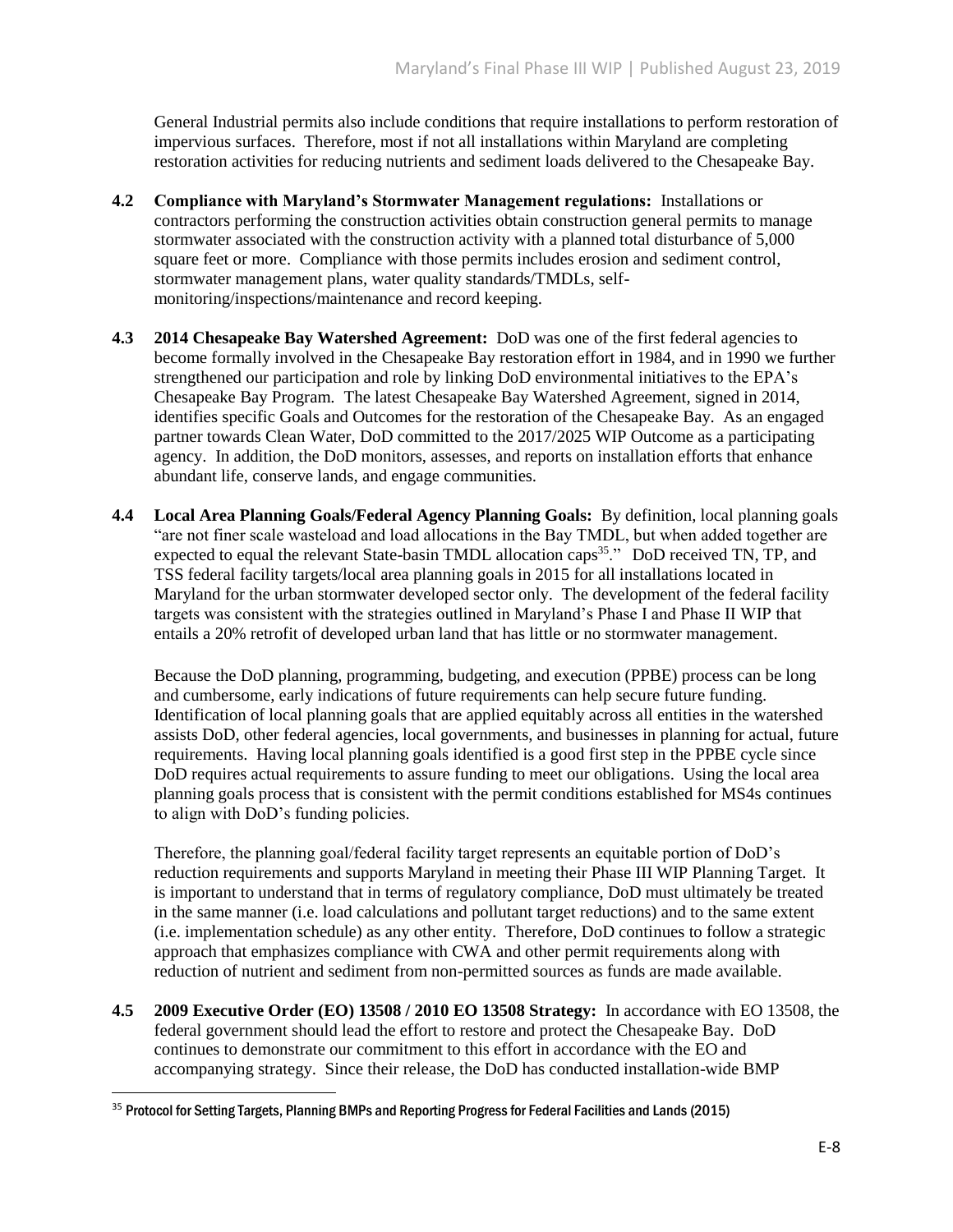inventories or conducted surveys or BMP Opportunity Assessments to determine potential locations for additional stormwater retrofits on developed land that have little to no stormwater management. These assessments identify ways to strengthen and manage stormwater including structural and non-structural BMPs, erosion control, and infrastructure maintenance and repair opportunities.

- **4.6 Unified Facilities Criteria (UFC) 3-210-10:** The UFC provides technical criteria, technical requirements, and references for the planning, design and construction, renovation, repair, maintenance and operation, and equipment installation in new and existing facilities in support of DoD policy goals, including compliance with stormwater requirements under Section 438 of the Energy Independence and Security Act (EISA) enacted in December 2007 and the Deputy Under Secretary of Defense DoD policy on implementation of stormwater requirements under EISA Section 438.
- **4.7 Section 438 of the Energy Independence and Security Act (EISA) of 2007:** EISA Section 438 addresses stormwater runoff requirements for federal development projects. EISA Section 438 requires that the sponsor of any development or redevelopment project involving a federal facility with a footprint that exceeds 5,000 square feet shall use site planning, design, construction, and maintenance strategies for the property to maintain or restore, to the maximum extent technically feasible, the predevelopment hydrology of the property with regard to the temperature, rate, volume, and duration of flow. The Deputy Under Secretary of Defense (Installations and Environment) Memorandum of 19 January 2010 directs DoD components to implement EISA 438 using Low Impact Development (LID) techniques. Individual Services may have more stringent implementation and applicability requirements relating to LID.
- **4.8 Implementation of the Navy's Low Impact Development Policy:** Navy installations continue to implement the LID Policy for Stormwater Management. Low Impact Development (LID) minimizes the impact of development by mimicking pre-development runoff hydrology. It uses site planning and Integrated Management Practices (IMPs) to store, infiltrate, evaporate, and detain runoff to restore pre-development infiltration rates. Practicing LID helps DoD installations by recharging groundwater supply, reducing runoff volume and the potential for flooding, improving water quality by reducing pollutant loads, and reducing the impacts from pollution on aquatic habitat and wildlife. The DoD Unified Facilities Criteria (UFC 3-210-10) provides for planning, design, construction, sustainment, restoration, and modernization criteria consistent with LID.
- **4.9 EO 13834 Efficient Federal Operations:** Under Executive Order 13834, federal agencies are directed to prioritize actions that reduce waste, cut costs, enhance the resilience of federal infrastructure and operations, and enable more effective accomplishment of its mission. In implementing policy, federal agencies must meet several goals, which are based on statutory requirements, in a cost-effective manner including reduce potable and non-potable water consumption and comply with stormwater management requirements. As federal agencies work toward meeting the full range of sustainability goals, the Chesapeake Bay watershed will benefit. DoD continues to develop an annual Sustainability Report and Implementation Plan, which includes implementation status, operational issues, and strategies to advance its mission through resilient infrastructure and business practices that improve performance and affordability.
- **4.10 Army Policy for Sustainable Design and Development (SSD):** The Army Sustainable Design and Development Policy builds on the Army's long-standing energy efficiency and sustainability practices with the goal of increasing the resiliency of its facilities and installations, enhance mission effectiveness, reduce the Army's environmental footprint, and achieve levels of energy independence that enhance continuity of mission-essential operations. The policy applies to all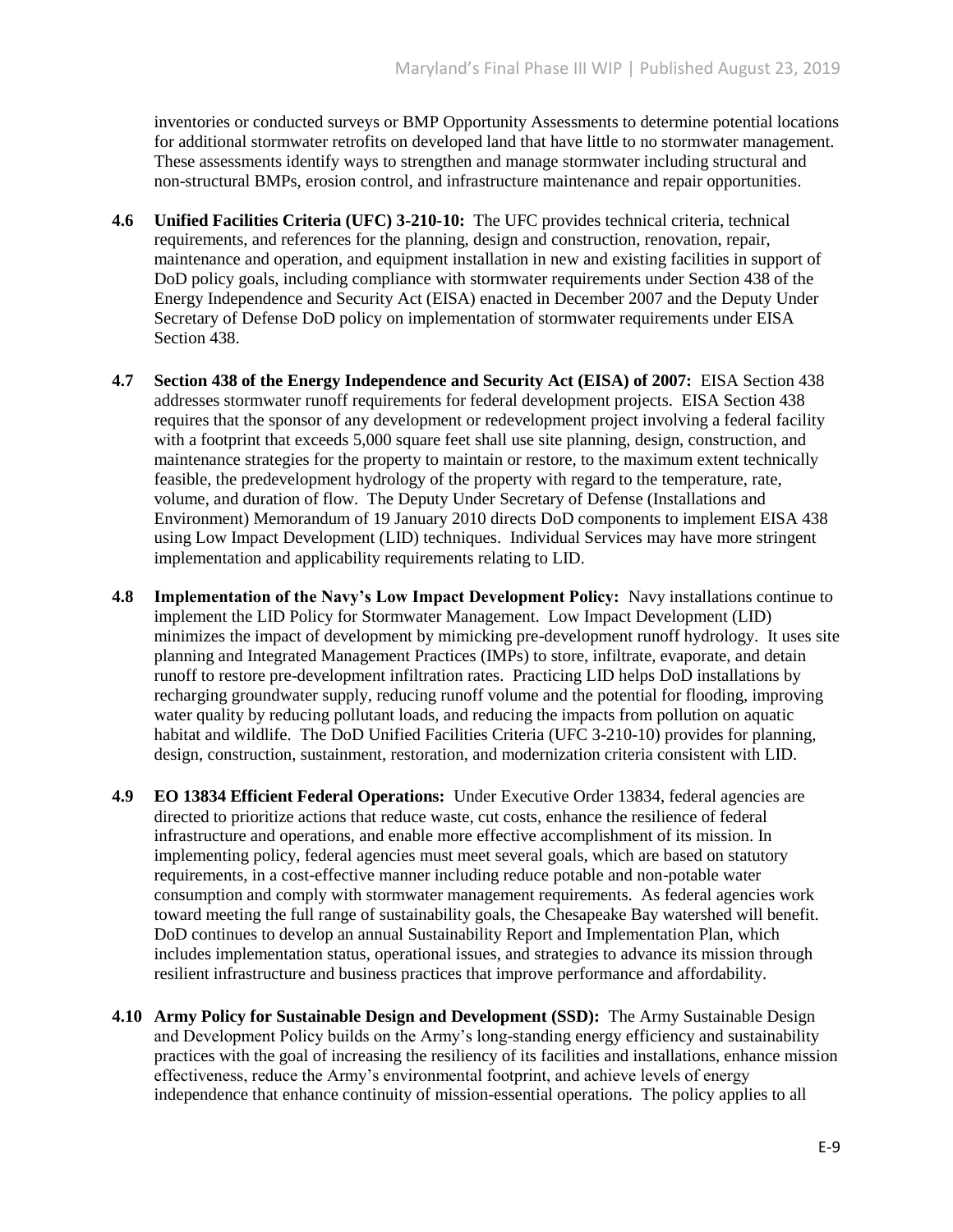infrastructure planning, design, sustainment, restoration, modernization, and construction on Army installations. Accordingly, the Army will plan, design, build, maintain and operate facilities to achieve the highest-performing sustainable design that is life-cycle cost-effective. Construction activities will be planned programmed, budgeted, designed, built, maintained, and operated to comply with Energy Policy Act of 2005, EISA 2007, and EO 13834 and conform to the Guiding Principles for Federal Sustainable Buildings as detailed in the Policy. The following Policy requirements address water quality issues in the WIP:

- Siting and Site Development: Compact development, in-fill, minimal building footprints and spacing, and greater residential densities will be applied to achieve optimal densities. These practices will also help minimize or reduce impervious surface area and the potential for resulting polluting runoff.
- ♦ Stormwater Management. Site development for all projects of 5,000 square feet or greater shall retain the pre-development site hydrology in accordance with EISA 2007 Section 438 and UFC 3-210-10. These projects must be planned, designed, and constructed to manage any increase in storm water runoff (i.e., the difference between pre- and post-project runoff) within the limit of disturbance. Projects will maximize the use of existing site topography including soils, flora, slope, and hydrology to minimize site disturbance including clearing and soil grubbing activities. Documentation of the project's compliance with EISA 438 will be maintained in the project file and will be reported via the chain of command for annual SSPP reporting.
- ♦ Water Use: The overall goal is to identify and implement water reuse strategies to use water efficiently including the use of alternative water sources (e.g. rainwater, reclaimed water, greywater, etc.). All projects will use water-efficient landscape strategies that achieve a minimum of 50% water reduction. To further reduce outdoor water use, native plant species and dry-scape architectural alternatives will also be considered. Irrigation will not be used except where specifically required by Army policy or during the initial plant establishment phase. Projects that require irrigation will use alternative water in place of potable water.
- ♦ Planning, Design and Construction: All new construction vertical projects and comprehensive building renovations meeting the thresholds in UFC 1-200-02 Table 1-1 will be certified at the Leadership in Energy and Environmental Design (LEED) for Building Design and construction Silver level at a minimum.
- **4.11 Leadership in Energy and Environmental Design (LEED):** LEED is an internationally recognized green building certification system developed by the U.S. Green Building Council. It promotes a whole building sustainability approach through energy savings, water efficiency, materials management, and air emissions. With regard to stormwater management, LEED addresses stormwater quality and quantity and increased water efficiency. For DoD, new construction vertical projects and comprehensive building renovations that meet specific thresholds must be certified at the LEED for Building Design and Construction (LEED-BD+C) Silver level at a minimum.
- **4.12 Sikes Act:** DoD installations with significant natural resources are required by the Sikes Act to develop and implement Integrated Natural Resource Management Plans (INRMPs). They integrate military mission requirements, environmental and master planning documents, cultural resources, and outdoor recreation to ensure both military operations and natural resources conservation are included and consistent with stewardship and legal requirements. INRMPs require installations to look holistically at natural resources on a landscape or ecosystem basis. They are living documents that provide direction for daily natural resources management activities and they provide a foundation for sustaining military readiness. They describe how to manage natural resources, allow for multipurpose uses of those resources, and define public access—all while ensuring no net loss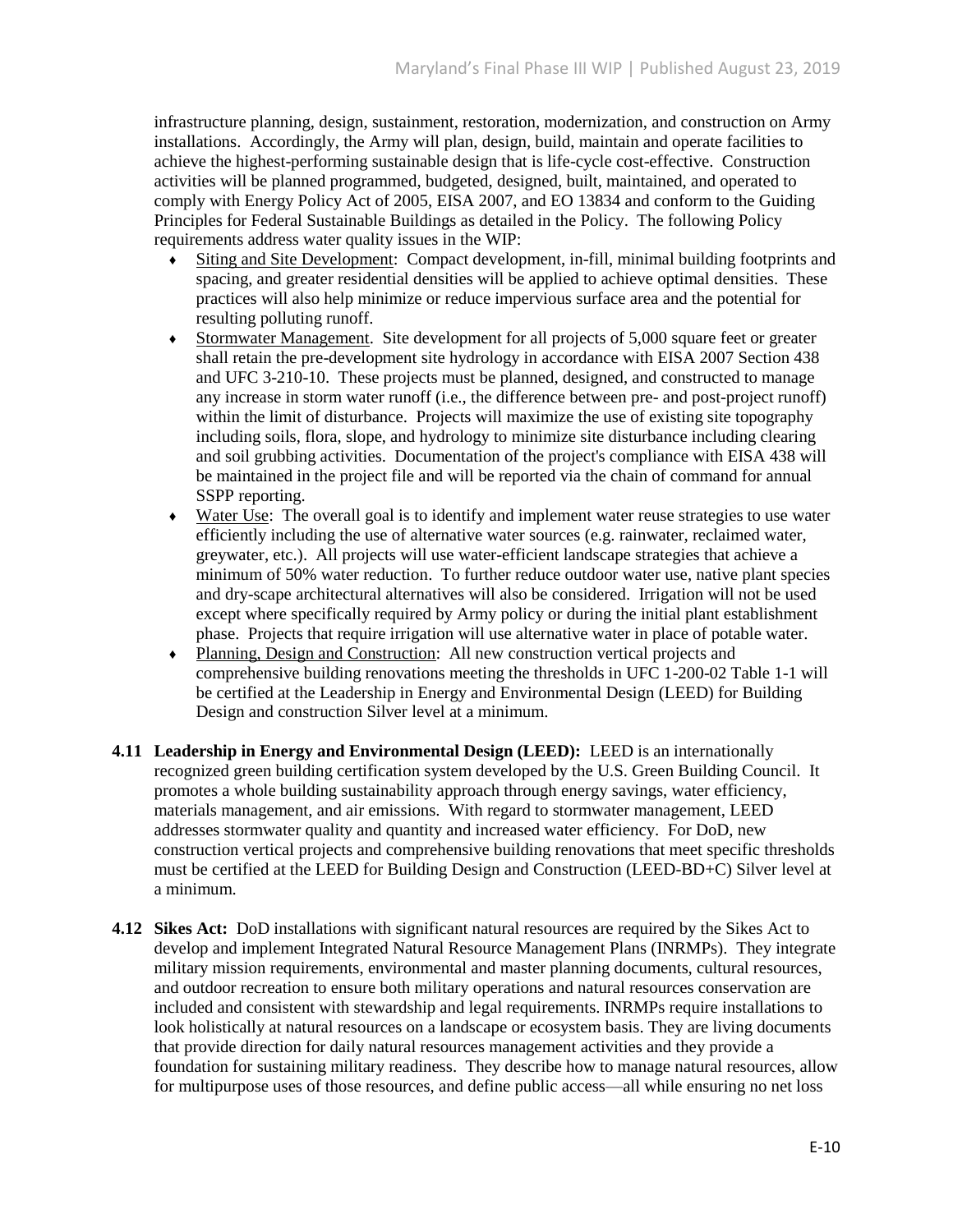in the capability of an installation to support its military testing and training mission. Although variations exist among the different Military Services, a basic INRMP includes:

- ♦ A description of the installation, its history, and its current mission;
- ♦ Management goals and associated timeframes;
- Projects to be implemented and estimated costs:
- ♦ A discussion of how the military mission and training requirements are supported while protecting the environment;
- ♦ Natural resources' biological needs and legal requirements;
- The role of the installation's natural resources in the context of the surrounding ecosystem; and
- ♦ Input from the U.S. Fish & Wildlife Service (USFWS), State fish and wildlife agency, and the general public.

To address installation requirements and regional issues, INRMPs involve appropriate stakeholders, thereby providing for more efficient and effective management of natural resources on a landscapescale basis, all while ensuring that military readiness is sustained.

INRMPs propose projects to address natural resources, but many of those projects also provide a water quality co-benefit (wetland restoration, tree planting, riparian buffer enhancement, etc.). Projects with water quality co-benefits will be considered for meeting additional TN, TP and TSS reductions and tracked and reported to the jurisdictions for BMP credit in the Bay Model.

#### **5.0 Inventory of National Pollution Discharge Elimination (NPDES) Permits**

Table E-8 provides a summary of the types of NPDES permits located on DoD Installations in Maryland that discharge to the Chesapeake Bay:

| Table E-8: Type of NPDES Permit Coverage located on DoD Installations in Maryland |     |            |             |                        |  |
|-----------------------------------------------------------------------------------|-----|------------|-------------|------------------------|--|
| Installation                                                                      | MS4 | Industrial | <b>WWTP</b> | Construction<br>(2018) |  |
| 99th RSC (MD)                                                                     | Y   | Y          | N           | Y                      |  |
| Aberdeen Proving Ground                                                           | Y   | Y          | Y           | Y                      |  |
| Adelphi Laboratory Center                                                         | Y   | N          | N           | Y                      |  |
| Army Reserve National Guard (MD)                                                  | Y   | N          | N           | Y                      |  |
| <b>Fort Detrick</b>                                                               | Y   | Y          | Y           | Y                      |  |
| Fort George G. Meade                                                              | Y   | Y          | Y           | Y                      |  |
| <b>Joint Base Andrews</b>                                                         | Y   | Y          | N           | Y                      |  |
| <b>NAS Patuxent River</b>                                                         | Y   | Y          | N           | Y                      |  |
| NAS Patuxent River - Solomon's Island                                             | N   | Y          | N           | N                      |  |
| NAS Patuxent River - Webster Outlying Field                                       | N   | Y          | Y           | Y                      |  |
| NAS Patuxent River - Bloodsworth Island Range                                     | N   | N          | N           | N                      |  |
| Naval Research Laboratory (CBD, Pomonkey, BPTF)                                   | N   | Y          | Y           | Y                      |  |
| <b>NSA Annapolis</b>                                                              | Y   | Y          | Y           | Y                      |  |
| <b>NSA Bethesda</b>                                                               | Y   | N          | N           | Y                      |  |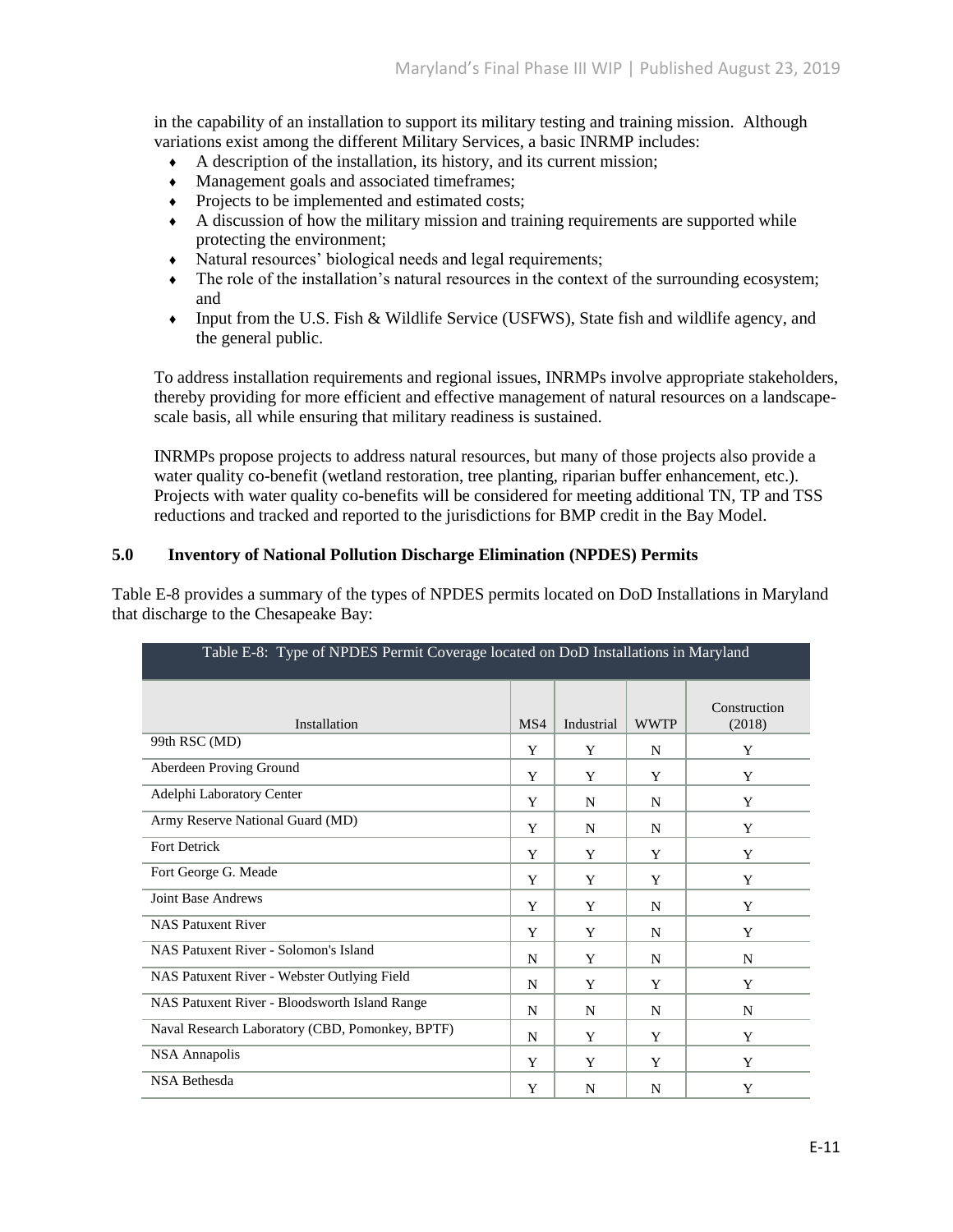| NSA Washington - NSF Carderock  |  |  |
|---------------------------------|--|--|
| NSA Washington – Suitland       |  |  |
| NSA South Potomac - Indian Head |  |  |

#### **6.0 Description of Facility's Stormwater Management Program including, but not limited to, Municipal Separate Storm Sewer System (MS4) Permit Requirements, if applicable**

As mentioned in Section 5, twelve installations within Maryland are covered by an MS4 permit. DoD complies with regulations governing stormwater management as required by the CWA. In relation to the Chesapeake Bay TMDL and the necessary reductions of TN, TP and TSS, MS4s and Industrial stormwater permittees are required to develop a restoration plan that identifies areas for impervious area restoration for 20% of existing developed lands that have little or no stormwater management.

#### **7.0 Planned Pollutant Reductions from Point and Non-Point Sources Associated with Federal Lands and Facilities that meet the Federal Facility's Share of a Local Planning Goals (as agreed to with the jurisdiction) and Address any Anticipated Growth**

In 2019, the DoD funded a follow on analysis that included input from installations and what they estimated for planned implementation through 2025. The following information is provided to demonstrate the TN and TP loads expected through 2025 and a comparison to the DoD Federal Agency Planning Goals/Federal Facility Targets issued by Maryland in Tables E-9 and E-10. The reductions also incorporate recent verification measures that ensure inspections and maintenance are being performed. Some BMPs within the 2018 DoD Progress scenario did not pass verification protocols and were not included in the scenarios to calculate reductions through 2025.

| Table E-9: DoD TN Load Reductions (in lbs/year EOT) between 2018<br>and 2025  |                                     |                                            |                         |  |
|-------------------------------------------------------------------------------|-------------------------------------|--------------------------------------------|-------------------------|--|
| DoD 2018 Progress and 2025 Planned Implementation Scenarios                   |                                     |                                            |                         |  |
| Jurisdiction                                                                  | DoD Federal<br><b>Planning Goal</b> | 2025 Planned<br>Implementation<br>Scenario | Remaining<br>Reductions |  |
| Maryland                                                                      | 324,611                             | 348,209<br>23,598                          |                         |  |
| Table E-10: DoD TP Load Reductions (in lbs/year EOT) between 2018<br>and 2025 |                                     |                                            |                         |  |

| $\mathbf{u}$ ng $\mathbf{u}$<br>DoD 2018 Progress and 2025 Planned Implementation Scenarios |                                     |                                            |                         |  |  |
|---------------------------------------------------------------------------------------------|-------------------------------------|--------------------------------------------|-------------------------|--|--|
| Jurisdiction                                                                                | DoD Federal<br><b>Planning Goal</b> | 2025 Planned<br>Implementation<br>Scenario | Remaining<br>Reductions |  |  |
| Maryland                                                                                    | 37,827                              | 36,649                                     | $-1.178^{36}$           |  |  |

DoD estimates of anticipated growth through year 2025 were reported by installations during the FY18 CBP datacall and are represented in Table 7 (see Section 3.0). Based on installation input, 334 acres of new development and 78 acres of re-development were reported in 2018 and 156 acres of new development and 287 acres of redevelopment are expected through 2025. Based on DoD policies,

l  $\rm{^{36}}$  Negative values represent that the goal will be met with the additional implementation that is expected through 2025 Planned Implementation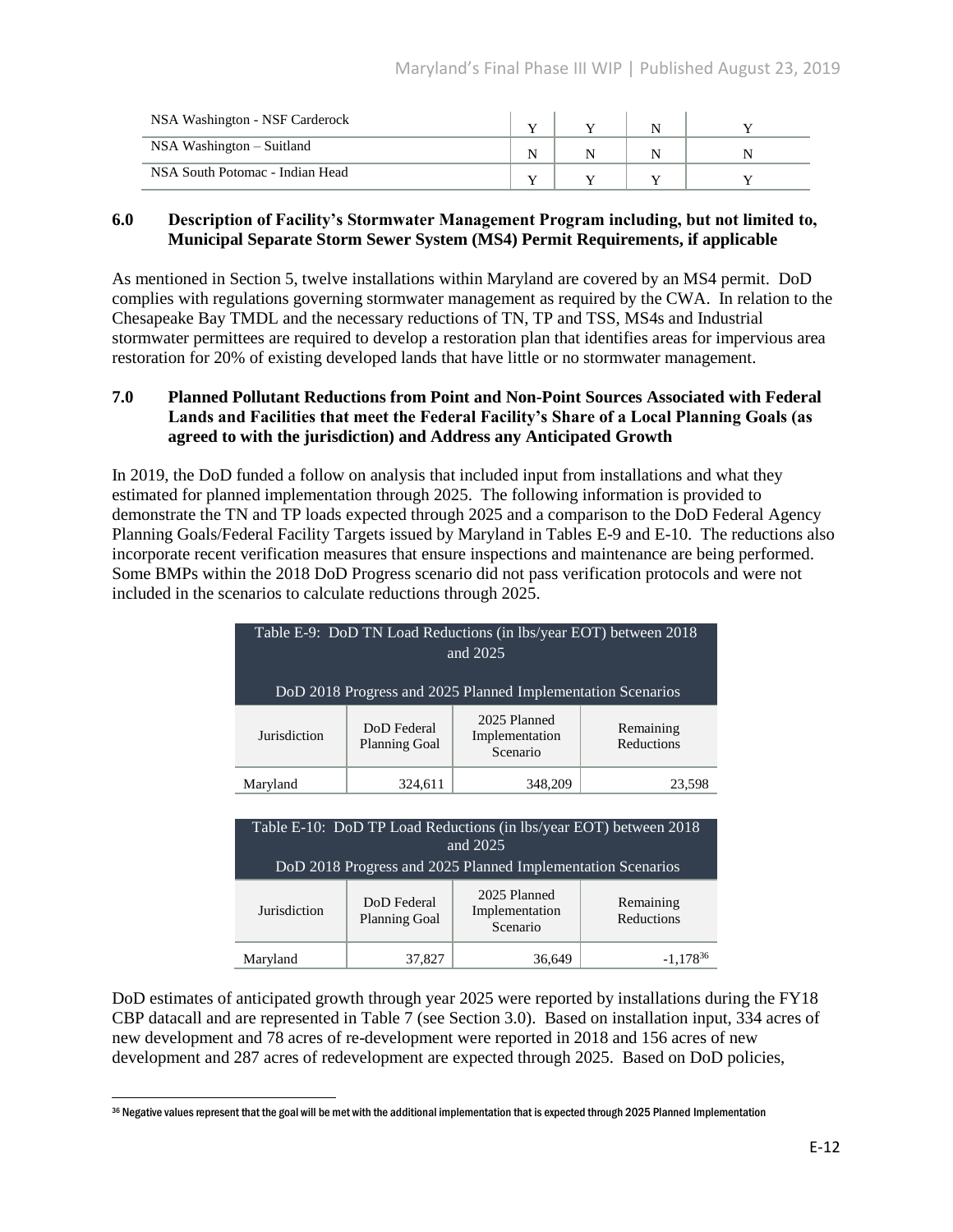programs, and strategies discussed in Section 4 the development and redevelopment projects will not result in any additional runoff or pollutant loading to the Chesapeake Bay.

#### **8.0 BMP Implementation Scenarios to Reduce Nitrogen, Phosphorus and Sediment to Reach the New Facility-Specific Targets, Consistent with the [Clean Water Act] CWA**

As mentioned above, the 2025 Planning Implementation is a result of data collected by DoD from the installations on estimated BMPs to be installed. DoD developed scenarios in CAST and shared them on June 14, 2019. Those scenarios included the estimated implementation plus implementation that would be necessary to fill the gaps between future progress and the DoD Federal Agency Planning Goal. The fill gap scenario is a hypothetical scenario based on best professional judgement.

Tables E-11 and E-12 provide the DoD TN and TP load reductions between 2018 and 2025; including the fill gap scenario loads and remaining reductions. Remaining reductions in green parenthesis are negative values that indicate the 2025 implementation plan meets the DoD Federal Planning Goal.

| Table E-11: DoD TN Load Reductions (in lbs/year EOS) between 2018 and 2025  |                              |                                  |                                            |                           |                         |
|-----------------------------------------------------------------------------|------------------------------|----------------------------------|--------------------------------------------|---------------------------|-------------------------|
| DoD 2018 Progress, 2025 Planned Implementation, and 2025 Fill Gap Scenarios |                              |                                  |                                            |                           |                         |
| Jurisdiction                                                                | DoD Federal<br>Planning Goal | DoD 2018<br>Progress<br>Scenario | 2025 Planned<br>Implementation<br>Scenario | 2025 Fill Gap<br>Scenario | Remaining<br>Reductions |
| Maryland                                                                    | 324,611                      | 351,583                          | 348,209                                    | 322,346                   | (2,265)                 |

| Table E-12: DoD TP Load Reductions (in lbs/year EOS) between 2018 and 2025  |                              |                                  |                                            |                           |                         |
|-----------------------------------------------------------------------------|------------------------------|----------------------------------|--------------------------------------------|---------------------------|-------------------------|
| DoD 2018 Progress, 2025 Planned Implementation, and 2025 Fill Gap Scenarios |                              |                                  |                                            |                           |                         |
| Jurisdiction                                                                | DoD Federal<br>Planning Goal | DoD 2018<br>Progress<br>Scenario | 2025 Planned<br>Implementation<br>Scenario | 2025 Fill Gap<br>Scenario | Remaining<br>Reductions |
| Maryland                                                                    | 37,827                       | 38,045                           | 36.649                                     | 33.222                    | (4,605)                 |

The DoD approach to fill gaps including applying:

- ♦ All previously submitted DoD implemented BMPs from SY 1985 through 2025 Credited, Expired, and Planned
- ♦ Urban nutrient management
- Street Sweeping
- ♦ Stream/shoreline restoration
- ♦ Tree Planting
- ♦ Runoff Reduction BMPs

The following graphs provide a visual representation of the current progress (existing), planned, and the fill gap implementation for Maryland.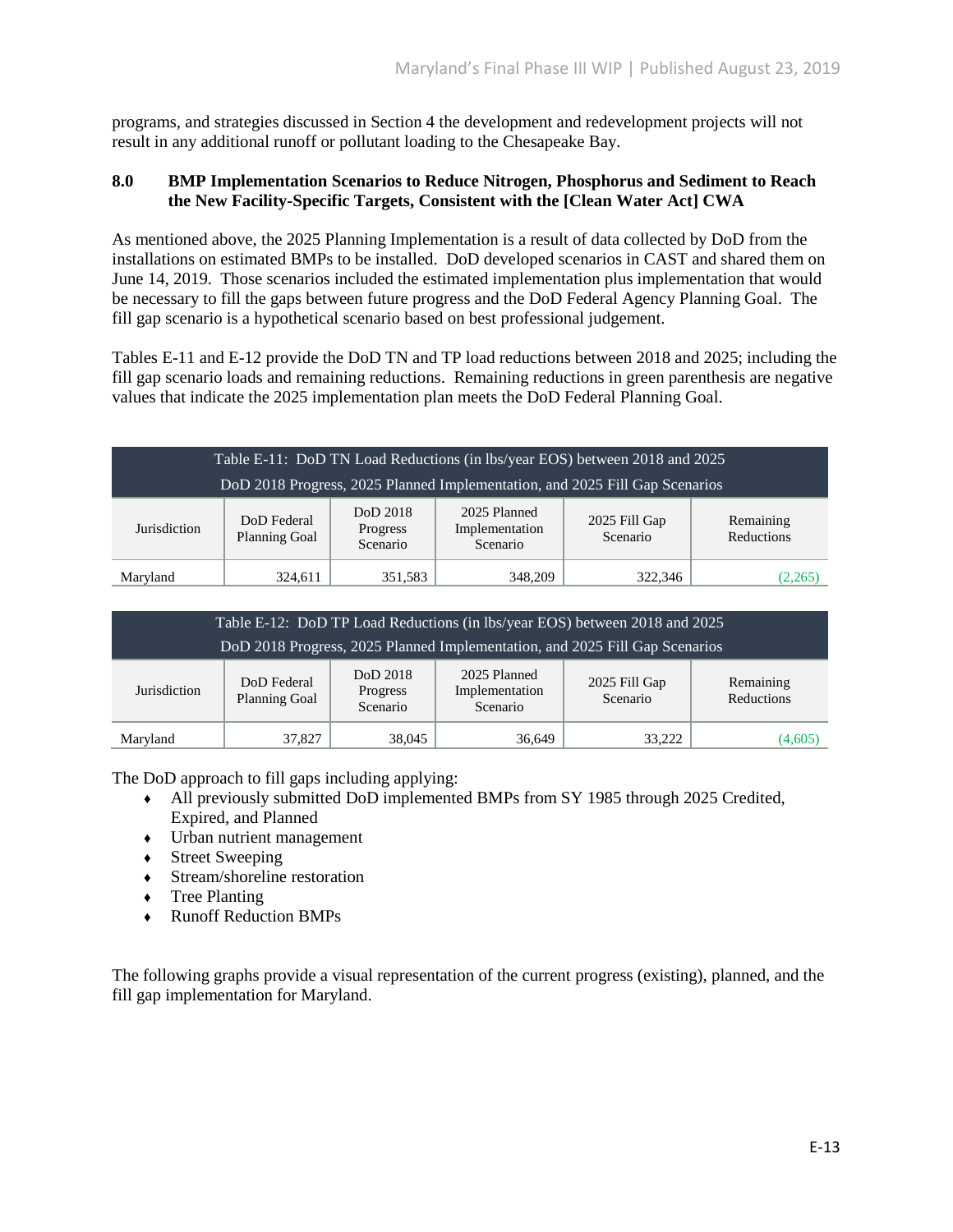

As mentioned in prior sections, the DoD local area planning goal is a good first step in the budget process. DoD will make every effort to request and obtain the funding necessary for implementing projects, but changes in mission or budget constraints would mean a project or series of projects may not be executed as planned. The DoD may not be held responsible for failing to implement BMPs that are not required by law.

#### **9.0 Planned Actions, Programs, Policies, and Resources Necessary Through 2025 to Reduce Nitrogen, Phosphorus, and Sediment Pollutant Loads Associated with Federal Lands and Facilities with Specific Target Dates**

Achieving 2025 load targets will require the DoD to account for historical effort (progress through 2018), currently planned effort (2019 planned BMPs), and some remaining effort. Based on DoD data provided by installations in 2018 that requested implementation through 2025, the DoD Chesapeake Bay Program developed a scenario that included those planned BMPs. DoD also developed a "fill gap scenario" of BMPs that may be feasibly implemented on DoD installations based on the level of effort to reduce the remaining TN and TP loads. The scenarios are non-binding and intended for planning purposes only and presented in Section 8.

In addition to the programs already mentioned, while DoD is on track to meet 2025 goals, the following conclusions were gleaned from an initial effort conducted by DoD that generated a hypothetical 2025 scenario to meet 2025 targets that were established by EPA in 2015: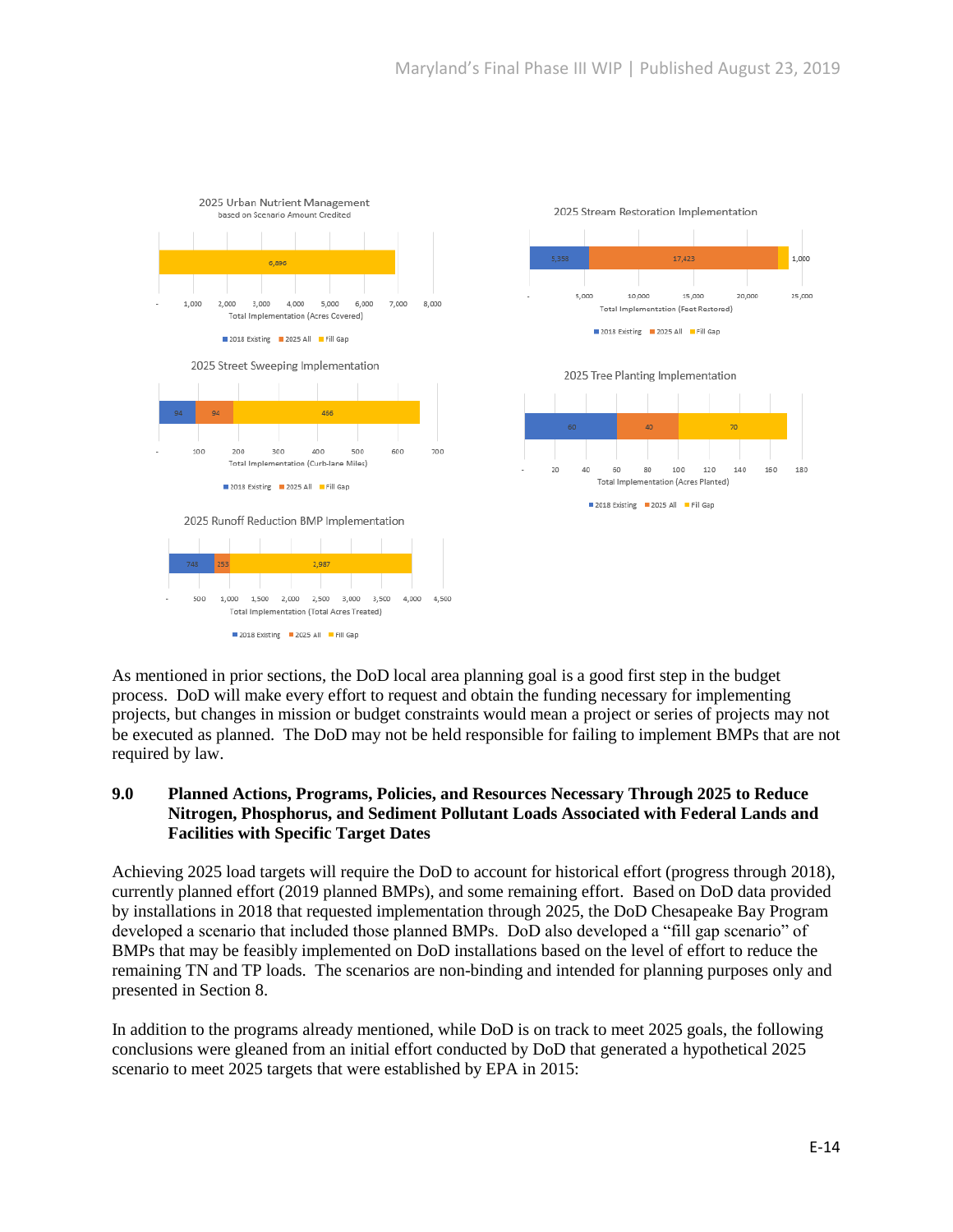- ♦ Continuously improve DoD's historical and current BMP implementation record: ensuring all criteria are populated, providing verification information, filling general data gaps, and reporting annual BMPs such as urban nutrient management;
- ♦ Track crediting and communicate errors so that the Partnership's scenarios can be used by DoD without having to generate a separate scenario;
- ♦ Get BMPs that were removed from credit as a result of verification back in as soon as feasible;
- Have installations focus on BMPs that reduce TN where a greater effort is needed since TN is the limiting pollutant in meeting reduction goals;
- ♦ Implement run-off reduction practices. Many installations are already considering these through development and redevelopment projects;
- ♦ Consider older BMPs and identify possibilities for enhancements for added TN, TP and TSS reduction benefits;
- ♦ Consider projects listed in INRMPs that have water quality co-benefits for TN, TP and TSS load reductions such as stream/shoreline restoration or wetland creation;
- ♦ Through stewardship activities increase the number of trees planted or other land use change BMPs;
- ♦ Engage post Phase III WIP development to ensure there is an understanding of changes to the level of effort as a result of climate change inputs and updates to the Bay Model;
- ♦ Local TMLDs: Several installations within Virginia are also covered by permits that include local TMDLs that address local water quality impairments. DoD will consider nutrients and sediment when implementing stormwater pollution control devices to meet these local TMDLs that do not directly correlate with TN, TP and TSS reductions.

#### **10.0 Description of Plans to Address Any Gaps in Achieving the Pollutant Reduction Goals**

The gap to address nonregulated loads is a challenge, but many of the planned strategies help to fill those gaps. Installations have performed BMP opportunity assessments to identify new opportunities for BMPs and are looking to enhance those assessments to identify more innovative practices available for retrofit. The DoD performed an internal Midpoint Assessment and it will be used to accurately quantify the gap in Maryland. In addition to projects in the hypothetical 2025 DoD Implementation Plan with high TN removal efficiencies, the DoD will look at proposed INRMP natural resource projects with water quality co-benefits and how other DoD programs can contribute to water quality goals/requirements. Additional load reductions to address climate impacts will be incorporated when estimates of their effects are known.

#### **11.0 Procedure for Tracking, Verifying and Annually Reporting BMPS to the Jurisdiction (Copy to EPA) in a Manner that is Consistent with the Jurisdiction's Procedures**

DoD continues to lead by example through their continued methods that track, verify and report BMPs implemented on their installations. Our process integrates procedures established by the Jurisdictions, including the development of templates for all federal agencies to use. Each year, the DoD issues a support contract to facilitate the development of templates for reporting BMP implementation. The templates are developed in coordination with each of the jurisdictions and EPA to ensure the latest information for each BMP is collected and compatible with Phase 6 model data needs. Templates are then issued to the installations to provide responses. DoD reviews and then submits a consolidated DoD BMP progress dataset in the format requested by the jurisdiction by 1 October each year. Installations also provide project data that support other aspects of the Chesapeake Bay restoration and protection effort. Over several years, the DoD has evaluated those projects to see if there was a potential to receive additional nutrient and sediment reductions. If projects are identified to have those water quality cobenefits the DoD consolidates and provides a supplemental dataset to the appropriate jurisdiction by 1 November.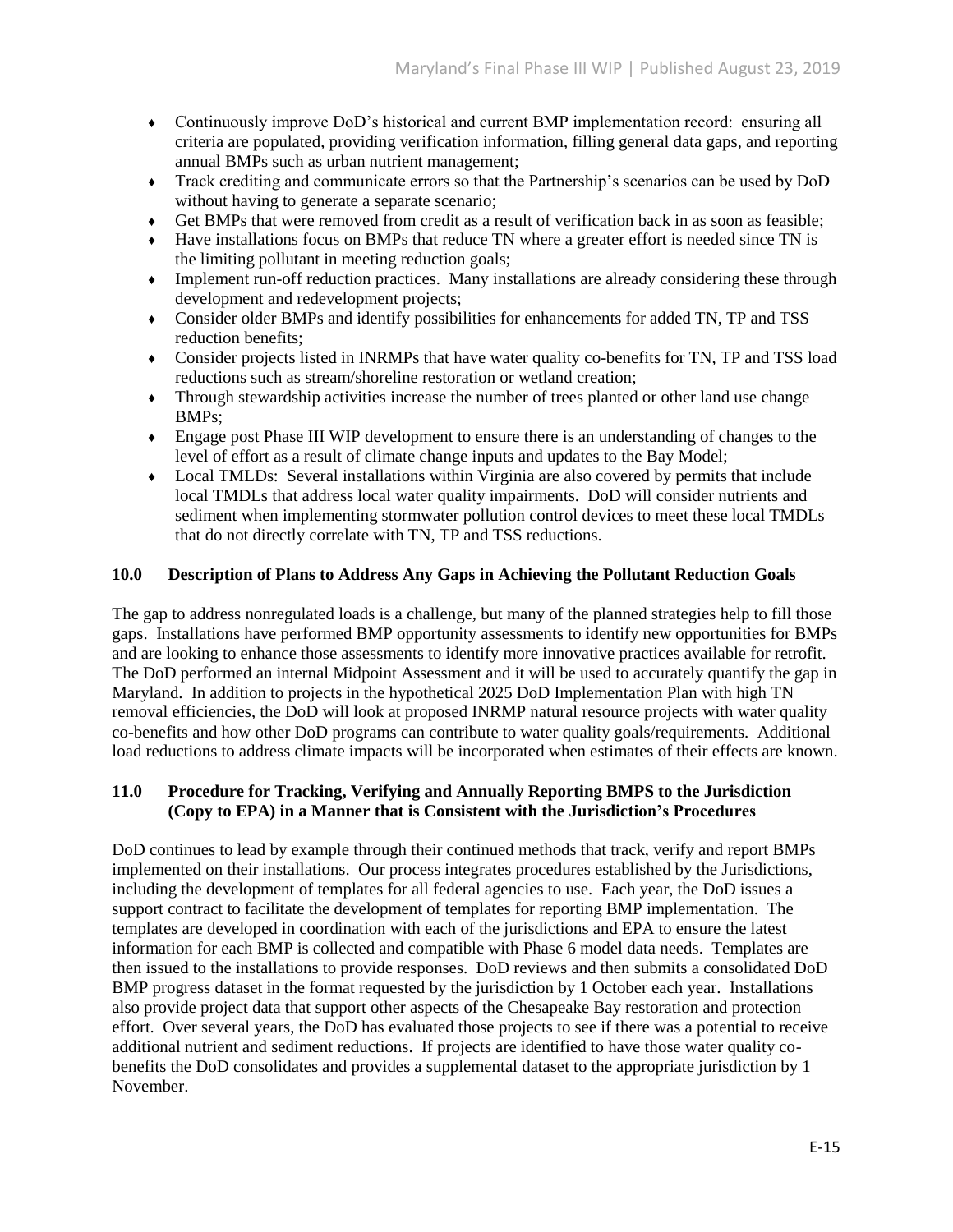DoD installations follow the inspection and maintenance requirements established by Maryland. As part of the verification procedures, the DoD integrated process controls in their reporting template to highlight specific BMPs that needed inspection, status, and maintenance information for the installation to populate in order for that BMP to continue to receive nutrient and sediment reduction credit. If the verification information was not populated for that BMP it was removed from the submittal to the Jurisdiction and did not receive credit.

#### **12.0 A description for how the Federal Facilities are going to Verify BMPs that is consistent with the CBP Partnership's Basinwide BMP Verification Framework and the Partnership Approved and Published BMP Verification Protocols**

Installations are responsible for ensuring stormwater best management practices are inspected and maintained according to design standards and permit requirements. In Maryland, installations with MS4 permits are required to develop a BMP inventory with fields for inspection and maintenance requirements that demonstrate that BMPs are inspected during the first year of operation and then at least every three years after that and routinely maintained. Maintenance requirements differ based on the type of BMP, but is typically performed via contract based on available funding for hydrodynamic structures or when inspections note BMP failure.

#### **13.0 Process for Assessing Implementation Progress and Adapting Management Actions to Continually Improve the Implementation of Practices to Reduce Nitrogen, Phosphorus, and Sediment Loads**

In 2017, DoD conducted, the first of its kind among Federal departments, an evaluation of progress at the 2017 Midpoint via Phase 6 CAST using data collected annually from installations. The initiative included reviewing and developing scenarios that captured:

- ♦ What installations had already installed in the ground (i.e. historical implementation);
- ♦ Planned 2018 and 2019 implementation as part of DoD's numeric two-year water quality milestones; and
- ♦ Estimates of 2025 implementation that would be needed to fill gaps towards meeting federal facility goals that were based on the 2015 *Protocol for Setting Targets, Planning BMPs and Reporting Progress for Federal Facilities and Lands*.

This project established baseline scenarios and an overall framework and methodology in order for DoD to utilize lessons learned and support Phase III WIP development and implementation.

In 2018, DoD continued to fund this effort and requested information from installations on implementation planned through 2025. This information was used to build on the scenarios that have already been developed for DoD via CAST including the new DoD 2018 Progress Scenario, DoD 2020- 2025 Planned Implementation Scenario, and 2020-2025 DoD Fill Gap Scenario that would meet new federal agency planning goals.

DoD has acknowledged and recognized the value of this effort and will prioritize to ensure funding remains in place to evaluate our progress, track two year periods and develop an appropriate level of implementation as we move towards 2025.

## **14.0 Challenges**